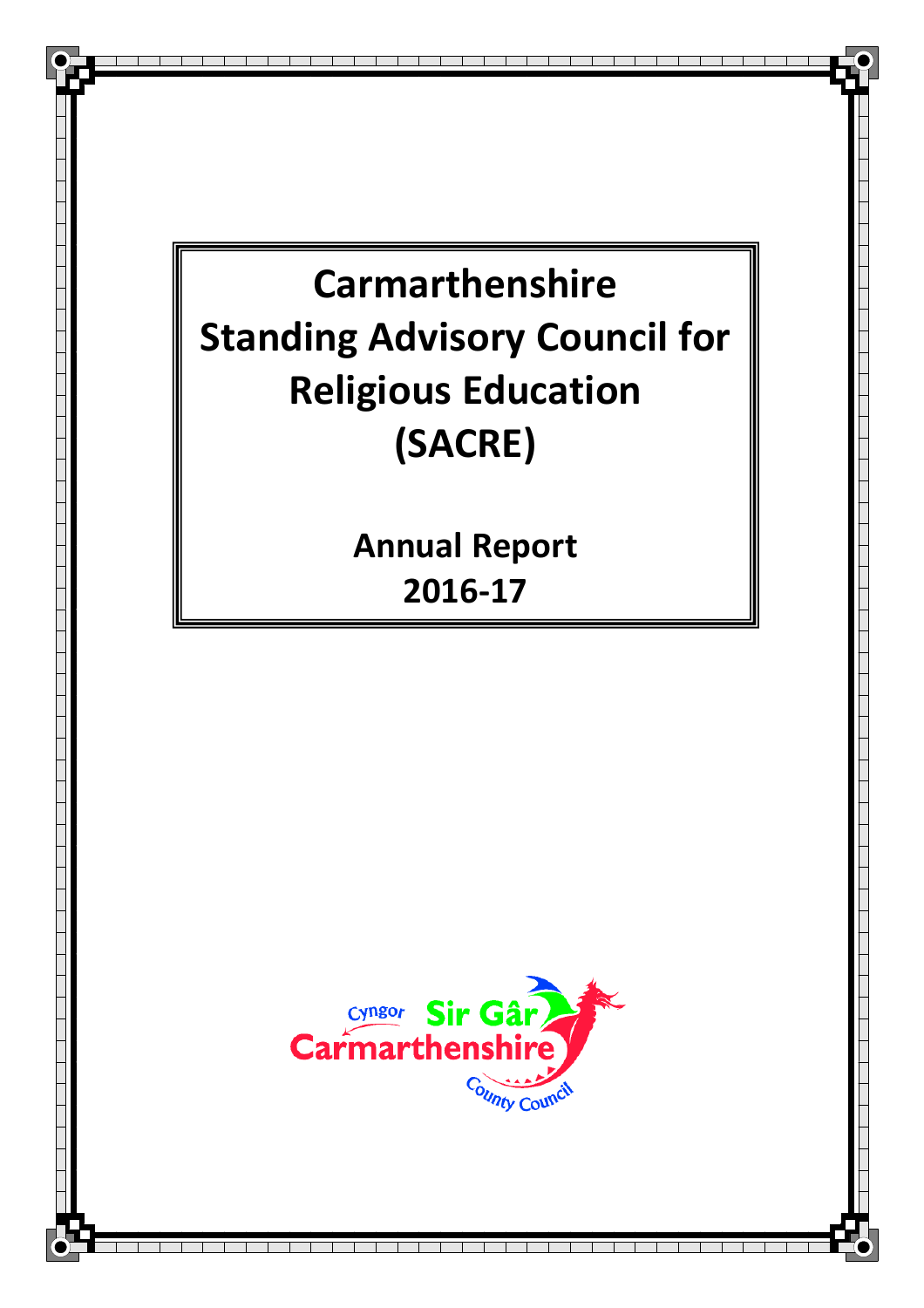# **Table of Contents**

| <b>Information about SACRE</b>                                                              | 3              |
|---------------------------------------------------------------------------------------------|----------------|
| <b>Composition of Carmarthenshire SACRE</b>                                                 | 4              |
| Meetings held during September 2016 - August 2017                                           | 5              |
| <b>Religious Education</b>                                                                  | 6              |
| The Carmarthenshire Agreed Syllabus                                                         | 6              |
| Present position                                                                            | 6              |
| Welsh Government curriculum review                                                          | 6              |
| Supporting and monitoring the implementation of the Agreed Syllabus                         | $\overline{7}$ |
| External examination data analysis for Religious Studies summer 2016                        | 8              |
| Actions taken on the findings of the external examination results                           | 9              |
| Revised specifications for external Religious Studies examinations                          | 10             |
| Analysis of Estyn inspection reports for 2016-17                                            | 11             |
| Estyn thematic review on RE at KS2 and KS3 - Autumn 2017                                    | 11             |
| Continuing Professional Development for RE                                                  | 12             |
| <b>Teaching resources</b>                                                                   | 13             |
| ERW Hwb network for GCSE Religious Studies                                                  | 13             |
| <b>Collective Worship</b>                                                                   | 15             |
| Advice on collective worship                                                                | 15             |
| Monitoring collective worship - Estyn inspection reports 2016-17                            | 15             |
| Determinations                                                                              | 15             |
| <b>Other Issues</b>                                                                         | 16             |
| Membership of the Wales Association of SACREs (WASACRE)                                     | 16             |
| Carmarthenshire Holocaust Memorial Day Sixth Form Conference - 27 January 2017              | 16             |
| A history of the Christian/Religious Education Movement Wales 1965-2015<br>Revd Wyn Maskell | 17<br>17       |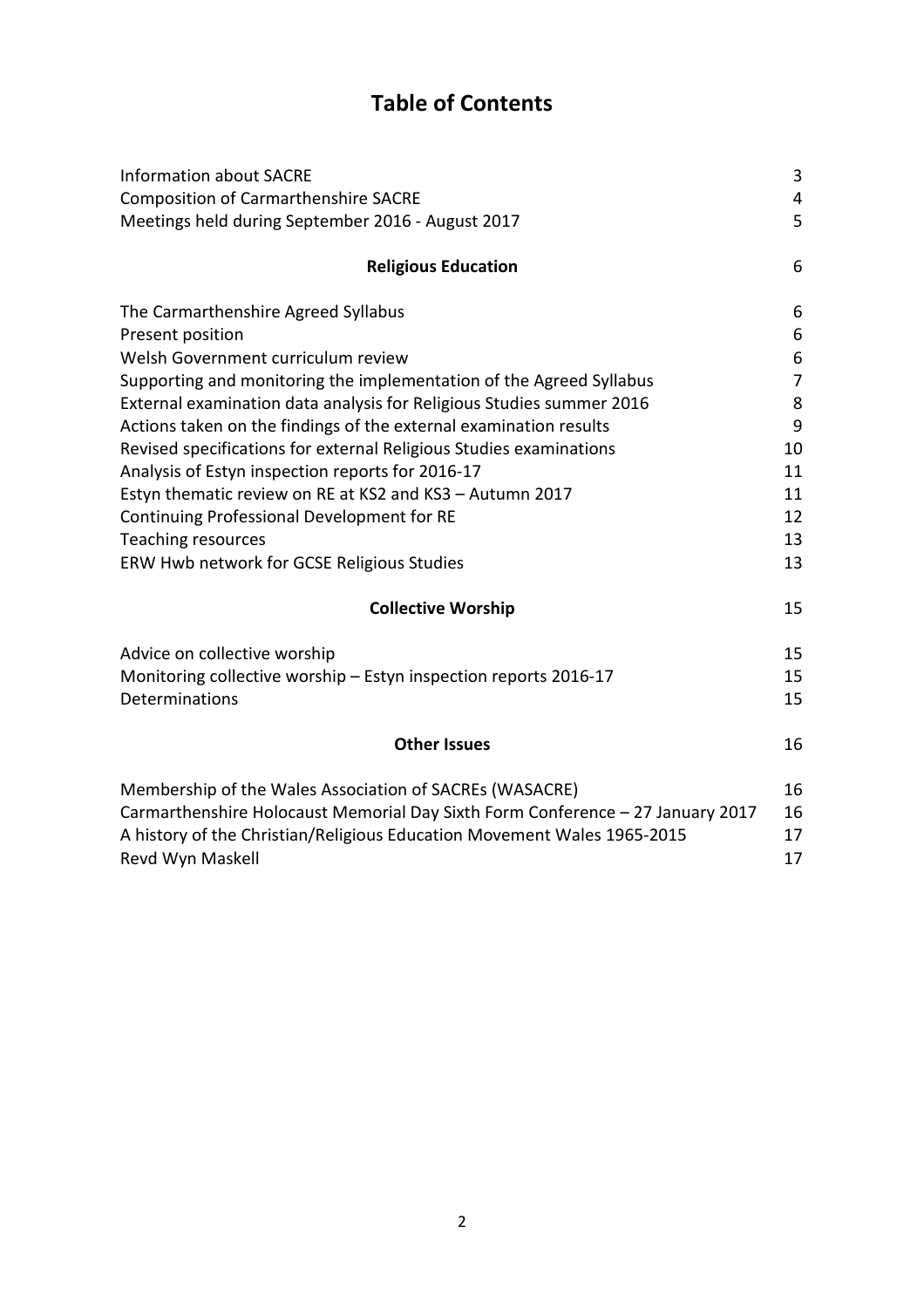## **Information about SACRE**

### **Duty to establish SACRE**

All Local Authorities are required to constitute a Standing Advisory Council for Religious Education within their local area.

#### **Composition of SACRE**

Representation on SACRE is required as follows:

- such Christian and other religious denominations as, in the opinion of the Local Authority, will appropriately reflect the religious traditions in the area
- associations representing teachers
- the Local Authority

It is the duty of the Local Authority to ensure that members of the groups are appointed and that they are representative.

#### **Functions of SACRE**

- To advise the Local Authority on worship and the religious education to be given in accordance with the agreed syllabus, including methods of teaching, advice on materials and the provision of training for teachers;
- To consider whether to recommend to the Local Authority that its current agreed syllabus should be reviewed by convening an Agreed Syllabus Conference;
- To consider applications from schools for determinations (to be exempt from the requirement that worship be "Christian");
- To report to the Local Authority and Welsh Government on its activities on an annual basis.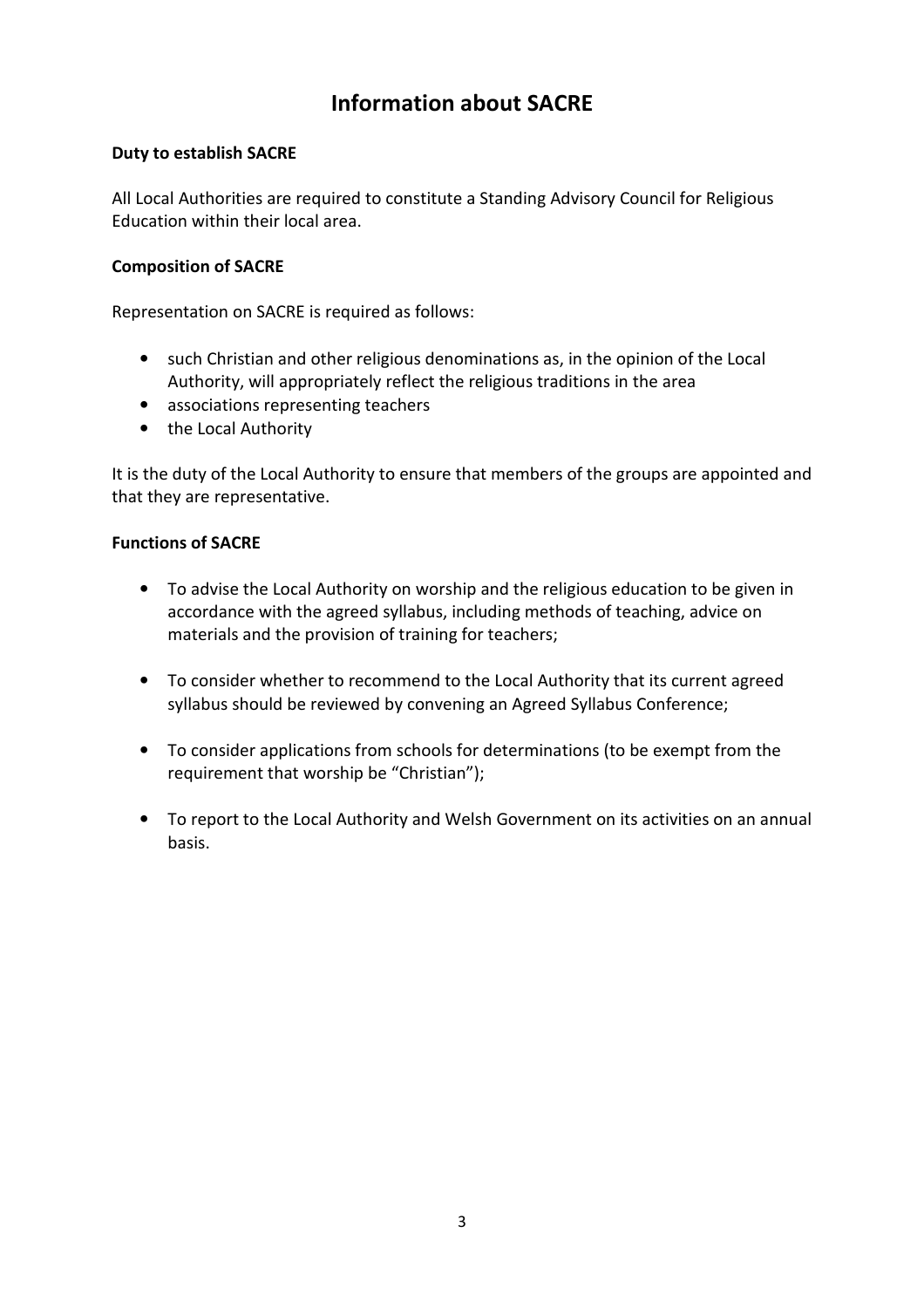## **Composition of Carmarthenshire SACRE 2016-17**

### **Education Authority**

| <b>Councillor Gwyneth Thomas</b>   | (Chairperson)     |
|------------------------------------|-------------------|
| <b>Councillor Jean Lewis</b>       |                   |
| <b>Councillor Edward G. Thomas</b> | (before May 2017) |
| <b>Councillor Jan Williams</b>     | (before May 2017) |
| Councillor Shahana Najmi           | (after May 2017   |
| <b>Councillor Jim Jones</b>        | (after May 2017   |

#### **Religious Denominations\***

| Revd Aled Jones         | Free Church Council (Vice chairperson) |  |
|-------------------------|----------------------------------------|--|
| Mrs Christine Rees      | Free Church Council                    |  |
| Revd John Talfryn Jones | <b>Free Church Council</b>             |  |
| Mrs Rachel Lawrence     | Roman Catholic Church                  |  |
| Mrs Clare Williams      | Church in Wales                        |  |

#### **Teacher Representatives**

| Miss Jane Thomas           |  |  |  |  |
|----------------------------|--|--|--|--|
| Mrs Delyth Rees            |  |  |  |  |
| <b>Miss Valerie Davies</b> |  |  |  |  |
| Mrs Wendy Jones            |  |  |  |  |

(before January 2017) (after January 2017)

#### **Co-opted Members**

Miss Meinir Wynne Loader Dr Geraint Davies Mrs Helen Gibbon

**\* Muslim representation** SACRE contacted the Muslim Council of Wales in 2016 for details of an appropriate Muslim group in Carmarthenshire who could nominate a Muslim representative for SACRE. They suggested the Carmarthen-based 'West Wales Islamic Cultural Association'. The LA's Associate Challenge Adviser for RE subsequently made valuable links with the Association, attending various meetings and functions at the mosque. Teachers were invited to the official opening weekend of the Carmarthen mosque later in 2016, pupils from a number of Carmarthenshire schools have visited the mosque and Association representatives have spoken to teachers on RE in-service training events. However, the Association has not as yet nominate a representative to be a member of the Carmarthenshire SACRE.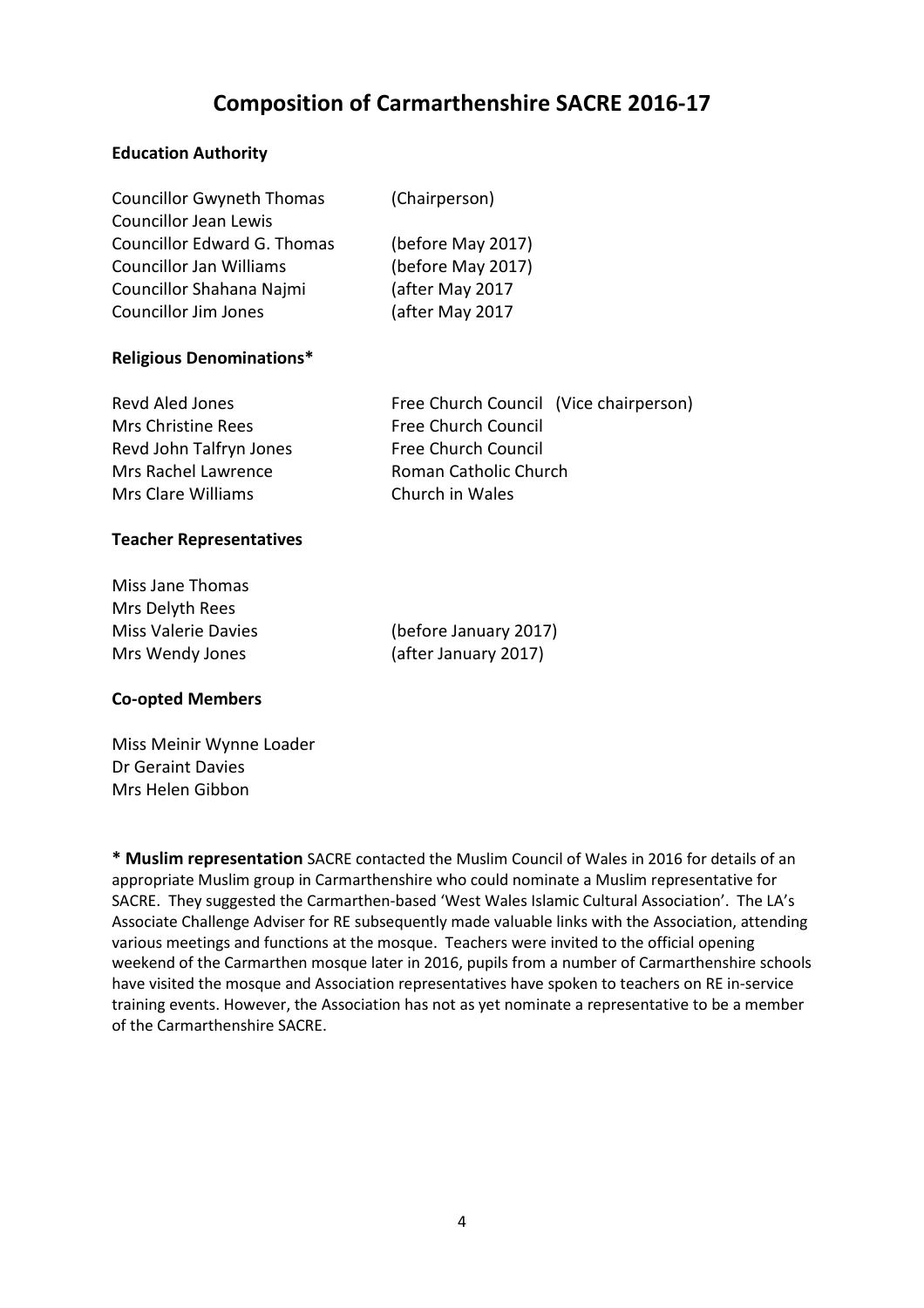## **SACRE meetings held during 2016-2017**

The Carmarthenshire Standing Advisory Council for Religious Education (SACRE) met on two occasions during this period:

8<sup>th</sup> November 2016 19th September 2017

The third meeting was cancelled due to circumstances beyond our control. However, issues relating to SACRE during this period were discussed with the chair and other members where relevant.

A summary of the main issues discussed at each meeting is given below:

## **Meeting held on 8th November 2016**

- ERW support for GCSE Religious Studies a presentation by Tonia Antoniazzi, ERW Leader of Learning for non-core subjects at GCSE
- Discussion on the revised Religious Studies GCSE specification
- Update on developments on the new curriculum for Wales
- RE training for teachers provided by the LA
- Preparation for the WASACRE meeting held in Carmarthen on 18<sup>th</sup> November
- Update from Wales Association of SACREs

## **Meeting held on 19th September 2017**

- Analysis of external examination data for Religious Studies 'A' Level and GCSE
- Analysis of Estyn Inspection reports on Carmarthenshire schools for Collective Worship and Religious Education
- Update and discussion on developments for the new curriculum for Wales
- Update on ERW/Carmarthenshire support for GCSE Religious Studies
- Estyn thematic review on Religious Education at KS2 and KS3.
- Holocaust Memorial Day Sixth Form Conference 2017
- Update from the Wales Association of SACREs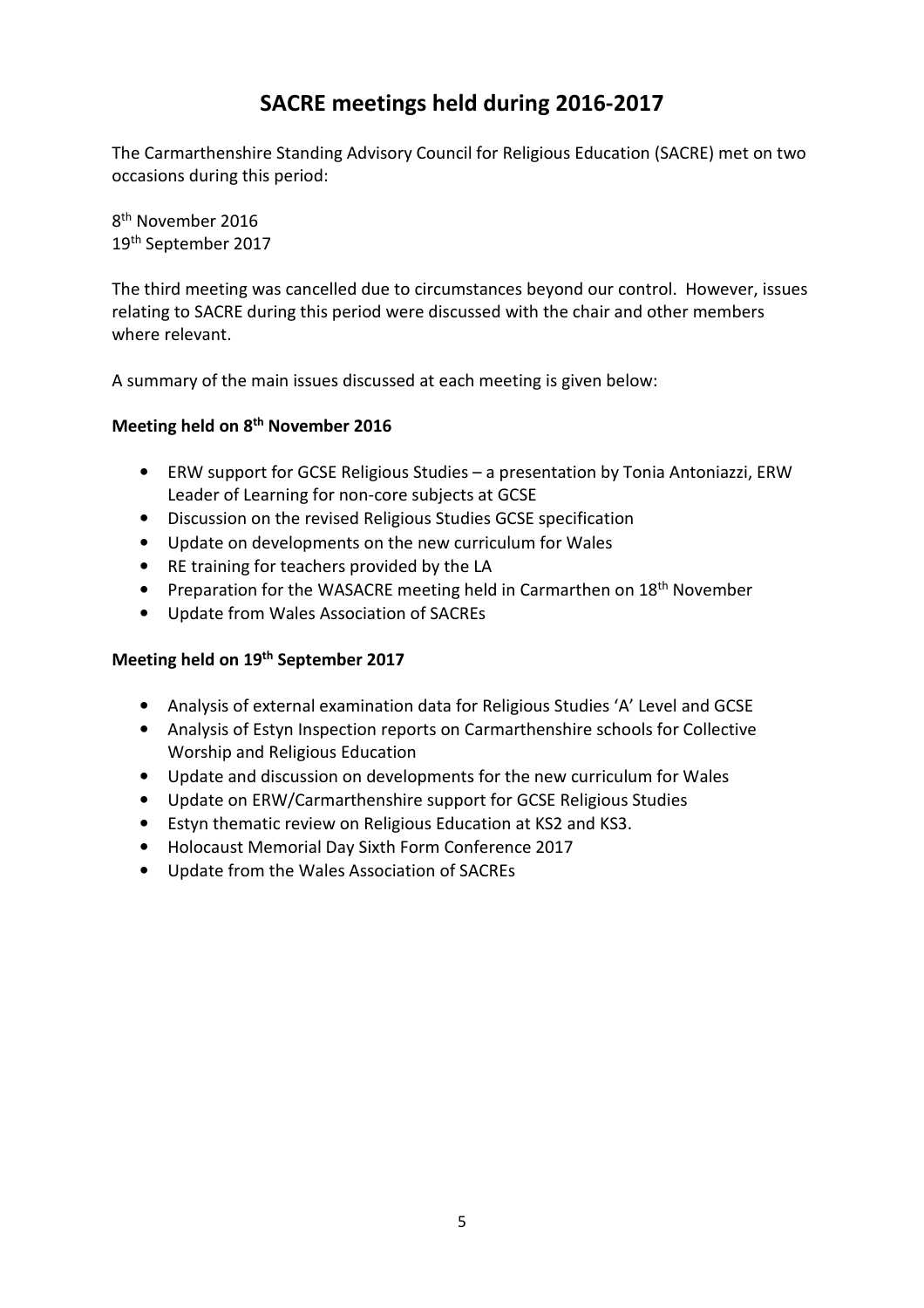## **RELIGIOUS EDUCATION**

## **The Carmarthenshire Agreed Syllabus**

#### **Present position**

The current Carmarthenshire Agreed Syllabus was adopted in March 2009 for implementation from September 2009. It is based on the National Exemplar Framework for RE 3-19 produced by DCELLS (and the Welsh Assembly Government), with slight adaptations to suit the needs of schools and pupils in Carmarthenshire. Copies of the Agreed Syllabus have been distributed to all schools in the LA both as a hard copy in book form and as an electronic copy on a CD. It is also available on the RE section of the Carmarthenshire website, Amdro, either to view or to download.

There is a statutory requirement to review RE Agreed Syllabuses every five years and to revise them if necessary. However, following advice from WASACRE, SACRE has advised the LA to delay any revision in the light of the National Curriculum review so that any changes can be made in line with the new Curriculum for Wales.

#### **Welsh Government curriculum review**

SACRE members have kept abreast of progress in developing the new curriculum for Wales. They were pleased to receive the assurance from Welsh Government that RE will remain a statutory curriculum requirement in line with Recommendation 9 of the Donaldson report. Welsh Government confirmed that RE will form part of the Humanities Area of Learning and Experience (AoLE) but will be identifiable within it, and that subjects in general will continue to be important within the new framework.

Members have read and discussed the Welsh Government document 'A new Curriculum for Wales: the story so far …' outlining the progress in the Strand 1 and Strand 2 development stages. They are confident that RE has a significant role to play in developing the four purposes which are at the heart of the curriculum, and are, at present, satisfied with the broad statements which reference aspects of RE within the Humanities AoLE – e.g. that pupils will "engage in learning experiences about rights, values, ethics, beliefs, religion, philosophy and spirituality". However, they recognise that Strand 1 and 2 are high level curriculum development stages and that Strand 3 will be the crucial stage for RE, when individual subjects/disciplines are looked at in detail. They resolved to monitor this stage carefully.

Members welcomed the fact that Welsh Government intend to send termly information updates to SACREs on the curriculum developments and to ask for their views. They were pleased to note that the first update (end of summer term) acknowledged SACREs as key partners in developing the Humanities AoLE and stated that when work on developing the detail of the curriculum began in the autumn term 2017, they would work closely with WASACRE colleagues. A planning group had already been established consisting of representatives from WASACRE, Welsh Government, regional consortia and Estyn. SACRE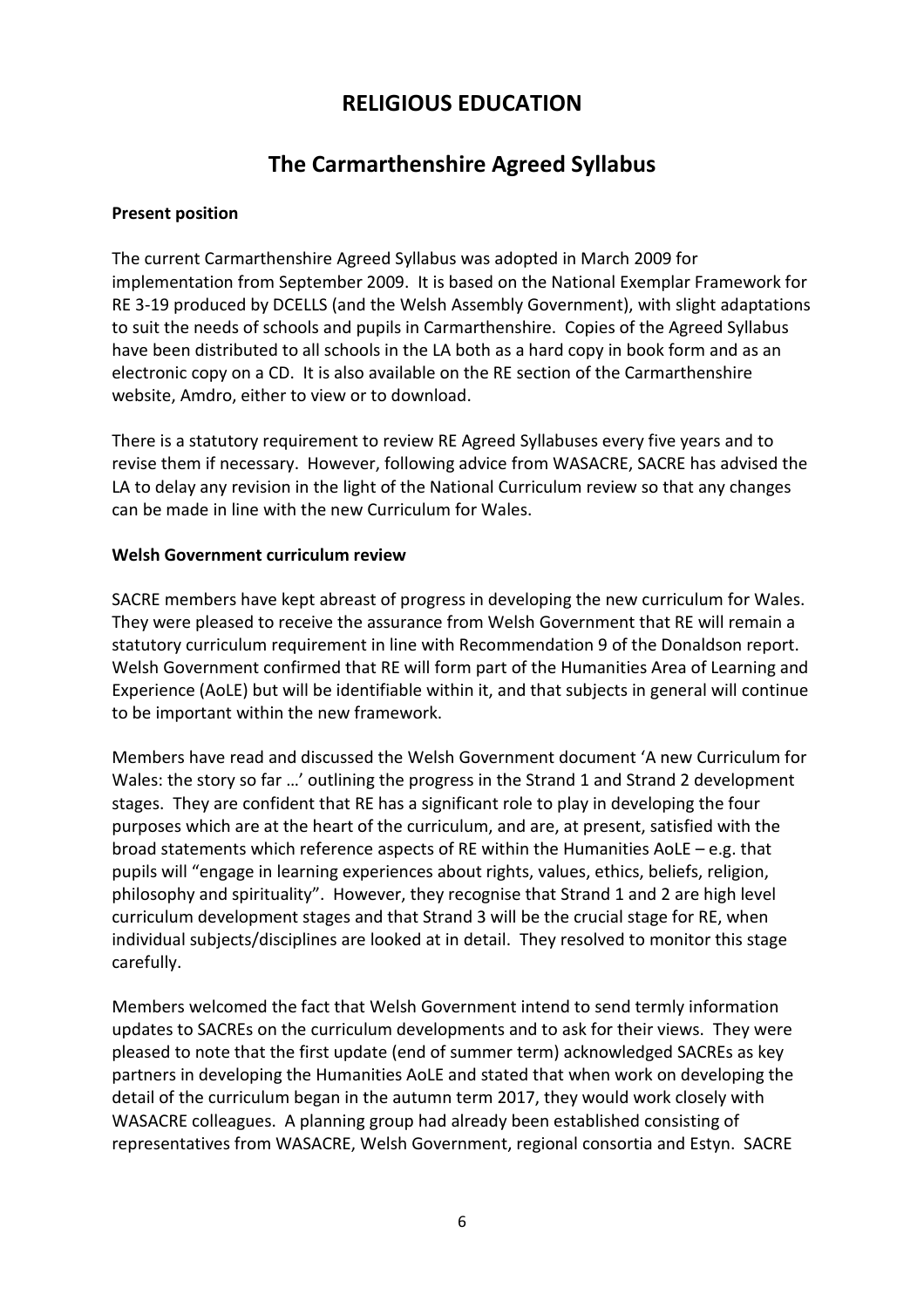has sent a response to Welsh Government expressing their views on the developments to date, as requested.

## **Supporting and monitoring the implementation of the Agreed Syllabus**

The role of one of Carmarthenshire's Associate Challenge Advisers, Mrs Mary Parry, includes responsibility for RE. She acts as the professional officer to SACRE and provides members with the necessary information for them to carry out their role effectively. She supports and monitors the implementation of the Agreed Syllabus by, for example:

- providing advice and continuing professional development for teachers,
- producing and drawing attention to relevant resources and documentation including exemplar planning documentation and bilingual classroom materials
- school visits by herself and other members of the LA's advisory team
- sharing examples of good practice
- analysing external examination results
- analysing Estyn inspection reports and following up on any issues raised.

These points are expanded upon in the relevant sections of this report.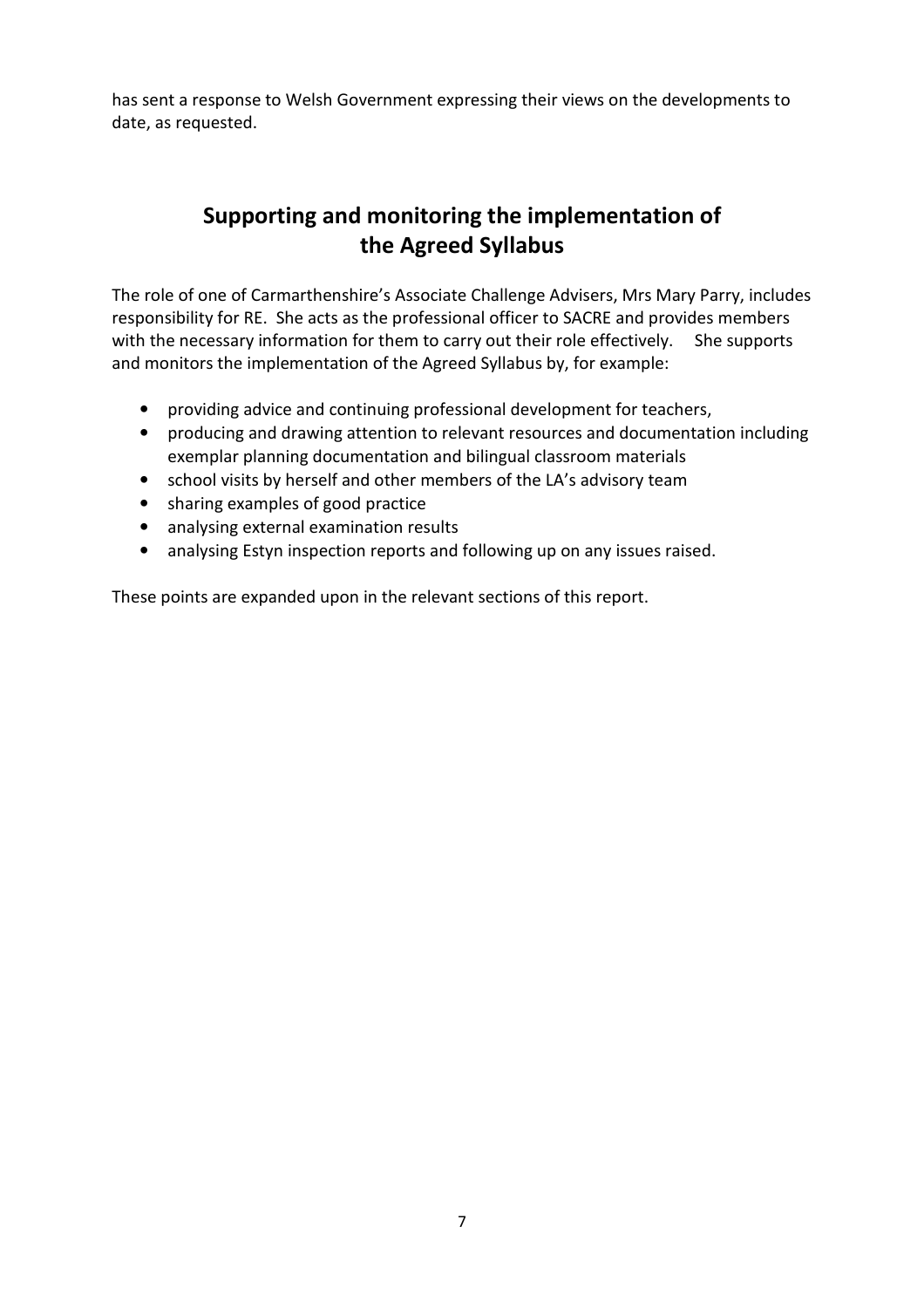## **Religious Studies external examinations**

#### **Analysis of external examination results – summer 2016**

SACRE considered the statistics for the external examination results in GCSE Religious Studies (RS) full course and short course and GCE Advanced Level RS. They looked at the results of each individual school as well as the LA summary for the subject.

#### **GCSE Religious Studies full and short course data**

**GCSE RELIGIOUS STUDIES 2016 CARMARTHENSHIRE / WALES Short Course Full course Carms Wales Carms Wales** Actual total entries 11,051 753 11,666 320 11,051 Actual Girls 397 5,301 186 6,468 Actual Boys  $\begin{vmatrix} 356 & 6,365 & 134 \end{vmatrix}$  4,583 Percentage Grades All % A\*-A 34.00% 11.43% 39.38% 27.80% % A<sup>\*</sup>-C 69.59% 45.35% 81.56% 71.98% % A\*-G 97.34% 90.36% 99.38% 97.76% Percentage Grades Girls % A\*-A 39.80% 15.92% 48.92% 33.81% % A\*-C | 75.57% | 53.63% | 82.80% | 78.71% % A\*-G 98.99% 93.25% 99.00% 98.79% Percentage Grades Boys % A\*-A 27.53% 7.70% 26.12% 19.31% % A\*-C | 62.92% | 38.46% | 79.85% | 62.49% % A\*-G | 95.51% | 88.33% | 99.25% | 96.29% % difference between girls and boys % A<sup>\*</sup>-A 12.27% 8.22% 22.81% 14.50% % A\*-C 12.65% 15.17% 2.94% 16.22% % A\*-G | 3.49% | 4.91% | -0.25% | 2.50%

The table below gives a summary of the Carmarthenshire results: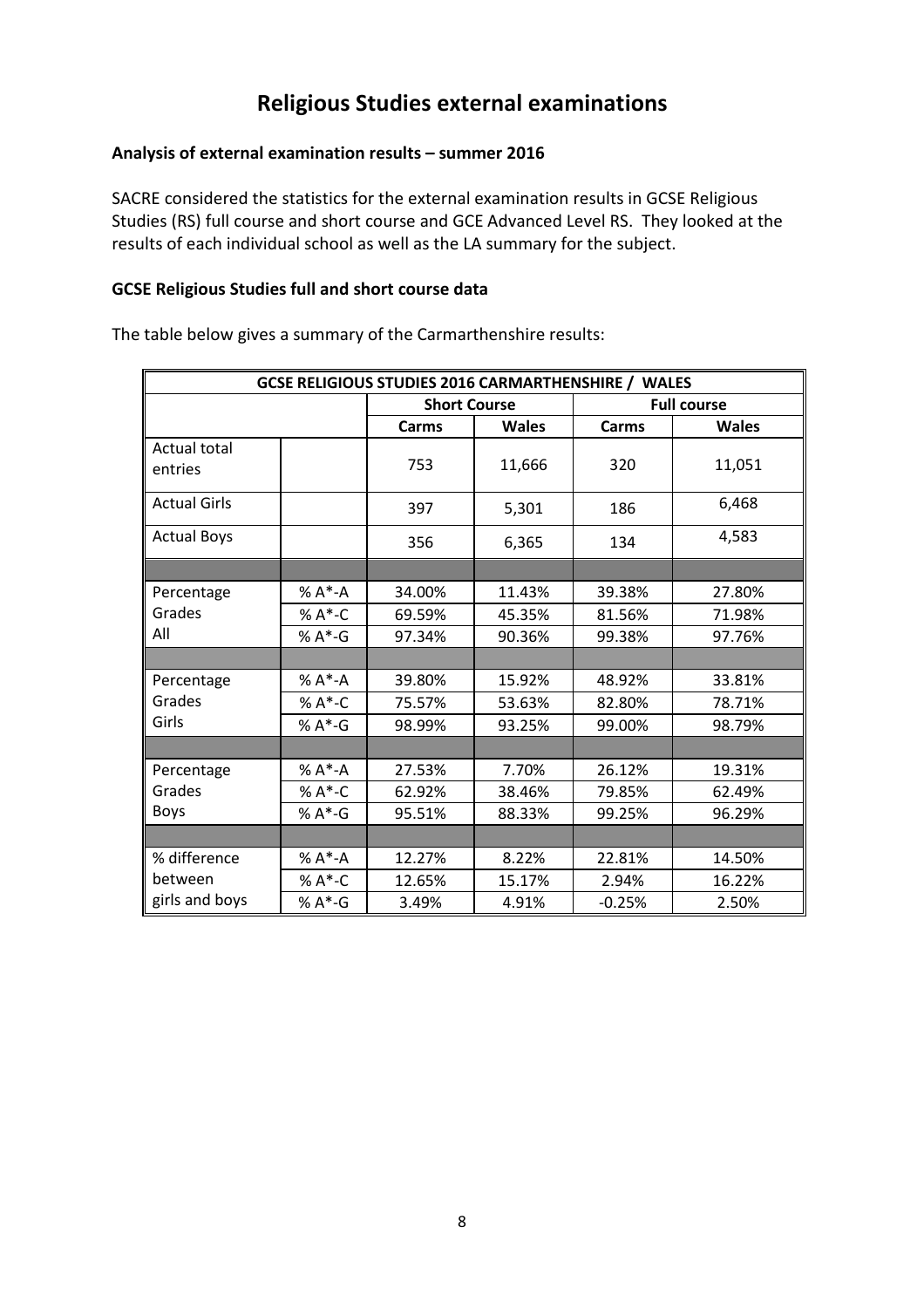| <b>GCE ADVANCED LEVEL RELIGIOUS STUDIES 2016</b><br><b>CARMARTHENSHIRE AND WALES</b> |             |          |          |  |
|--------------------------------------------------------------------------------------|-------------|----------|----------|--|
|                                                                                      |             |          |          |  |
| <b>Actual total</b><br>entries                                                       |             | 82       | 1446     |  |
| <b>Actual Girls</b>                                                                  |             | 56       | 1107     |  |
| <b>Actual Boys</b>                                                                   |             | 26       | 339      |  |
|                                                                                      |             |          |          |  |
| Percentage                                                                           | % A*-A      | 24.39%   | 18.33%   |  |
| Grades                                                                               | % A*-C      | 84.15%   | 78.91%   |  |
| All                                                                                  | $% A* - E$  | 100%     | 99.10%   |  |
|                                                                                      |             |          |          |  |
| Percentage                                                                           | $% A^* - A$ | 25.00%   | 18.70%   |  |
| Grades                                                                               | % A*-C      | 83.93%   | 79.49%   |  |
| Girls                                                                                | % A*-E      | 100%     | 99.10%   |  |
|                                                                                      |             |          |          |  |
| Percentage                                                                           | % A*-A      | 23.08%   | 17.11%   |  |
| Grades                                                                               | % A*-C      | 84.62%   | 76.99%   |  |
| <b>Boys</b>                                                                          | $% A*-E$    | 100%     | 99.12%   |  |
|                                                                                      |             |          |          |  |
| % difference                                                                         | % A*-A      | 1.92%    | 1.59%    |  |
| between                                                                              | % A*-C      | $-0.69%$ | 2.50%    |  |
| girls and boys                                                                       | $% A*-E$    | 0%       | $-0.02%$ |  |

#### **GCE Advanced Level data**

#### **Analysis the results**

Unfortunately, the Fischer Family Trust value added data is no longer available to Carmarthenshire and so only raw data could be used this year. Members were very pleased with the comparative data between the LA and Wales, which showed Carmarthenshire pupils outperforming pupils from the whole of Wales in all aspects – and often by a considerable percentage.

#### **Actions taken on the findings of the external examination results**

- i. Members congratulated all the students who succeeded in their RS examinations, and also the teachers for their hard work and dedication.
- ii. The LA's RE Associate Challenge Advisor has answered queries and given advice to teachers on external examinations in order to help raise standards. This has included discussion with individual RE departments when advice has been sought and also during in the LA's twice yearly Heads of RE meetings and training.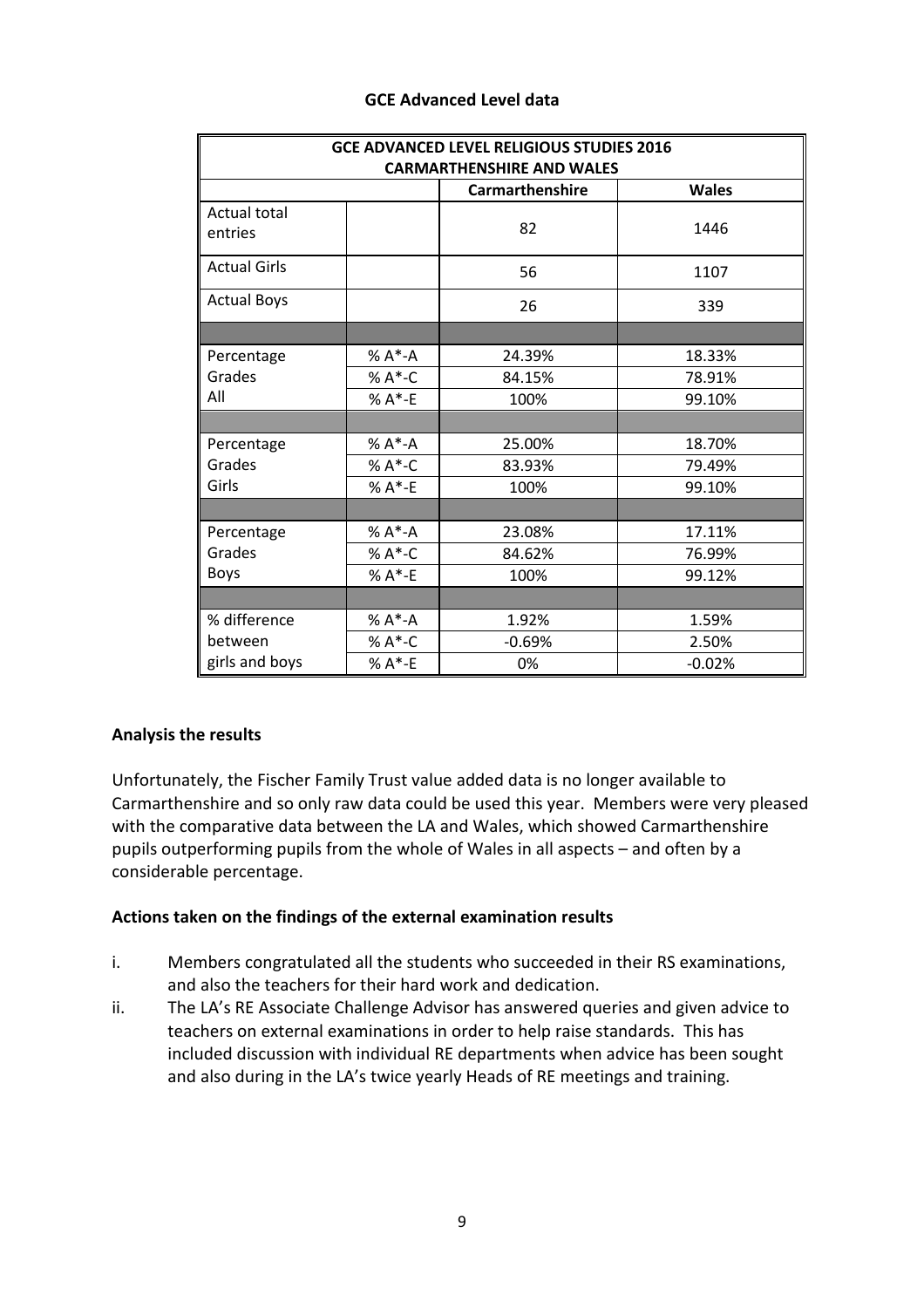## **Revised specification for external Religious Studies examinations**

## **Advanced Level**

Members were informed that the teaching of the new 'AS' level RS examination began in Septembers 2016 and was examined for the first time in June 2017. Teacher representatives raised concerns about this specification, including: the increased amount of content which has made completing the course in time for the June examination extremely difficult; the limited choice of options with philosophy of religion and religion and ethics being compulsory and consisting of two thirds of the examination (the teachers stated that the great majority of their students did not want to study philosophy and would prefer to study another religion – they had chosen a subject entitled 'Religious Studies' but were only able to study one religion); the lack of resources published in time for the start of the course – a situation exacerbated for students studying through the medium of Welsh. The teacher representatives stated that teachers are even more concerned at the 'A2' specification to be taught from September 2017.

## **GCSE**

Members considered the format and content of the revised RS GCSE specification which was to be delivered from September 2017, having been deferred for a year. Teacher representatives raised concerns that there was now only one specification for RS GCSE and so it would no longer be possible to study both the short course in the statutory RE lessons and the full course as an optional subject. They stated that although the syllabus would be suitable for pupils with an academic interest in RS, they had serious concerns about the suitability of the new specification for the statutory Religious Education lessons. It had significantly more content and much less emphasis on contemporary issues and on pupils' own viewpoints and responses to these issues – the aspects which most pupils enjoyed and valued because they found them relevant to their own lives. These aspects are an essential part of Religious Education, although not of Religious Studies. Members were concerned that the big revival made by GCSE RS over the past 20 years, as shown by the fact that it had the highest number of entries of all the non-core subjects in Wales, would come to an end. They worried that if students were not able to take an examination at the end of the statutory RE lessons in KS4, then standards would fall considerably, as evidenced by the Estyn report, 'Religious Education in Secondary Schools' (2013).

## **SACRE response**

SACRE members were alarmed to hear of the problems which faced students and teachers with the new examination specifications. They worried about the effect it was having on the current students and also on the implication for the uptake of RS at GCSE and A level in the future. The RE Associate Challenge Advisor has raised the concerns of Carmarthenshire teachers and SACRE members with relevant officers in WJEC and Qualifications Wales, and also with WASACRE. In addition, Councillor Edward Thomas has raised the concerns with the Curriculum Director at WJEC. As yet, the problems have not been resolved.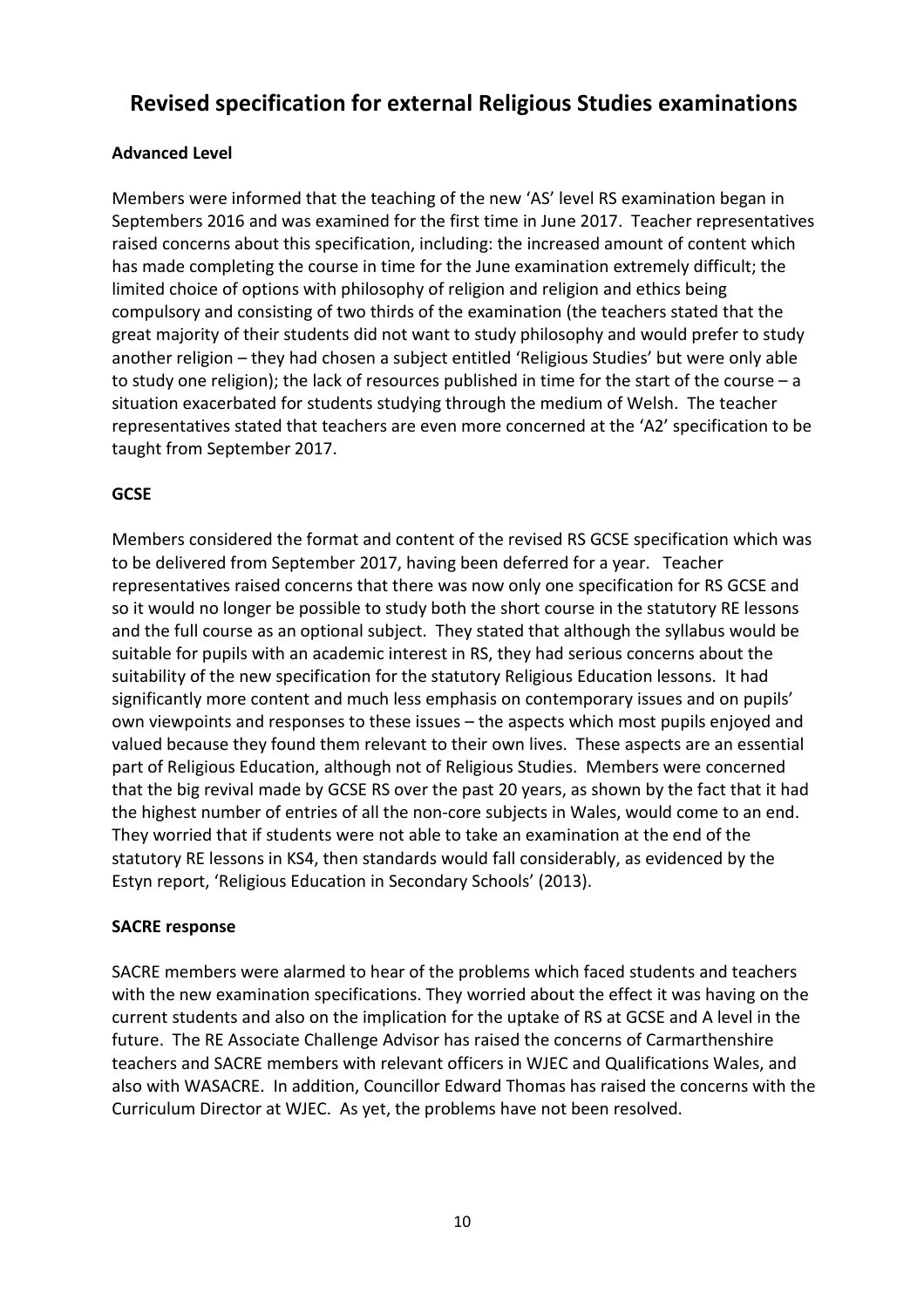## **Analysis of Estyn Inspection Reports – April 2016 – March 2017**

SACRE has continued to monitor the provision of religious education in schools in the LA by examining Estyn Inspection reports for the period April 2016 – March 2017, although it was recognised that due to the current nature of the reports, any reference to RE would be brief. Twelve Carmarthenshire schools received an Estyn inspection during this period, consisting of ten primary schools, one secondary school and one special needs school for children with learning difficulties.

All comments referring to RE were positive. Estyn did not draw attention to any breach in statutory requirements or any shortcomings for RE. Comments included:

- The school provides a broad and balanced curriculum which meets the requirements of the Foundation Phase, the National Curriculum and religious education.
- Pupils skim read for information skilfully to gather information, for example when researching information about Passover during religious education lessons.

#### **Follow-up on shortcomings noted in Estyn inspection reports last year**

Last year, Estyn noted shortcomings in RE in two primary schools. The LA's Associate Challenge Advisor for RE has worked with these schools to address the Estyn recommendations. Members were pleased to hear that when re-inspected by Estyn this year, the report for one of the schools stated that very good progress had been made in addressing the issue and in the other school, that good progress had been made. One of the schools, Ysgol Bro Banw, has since achieved the RE Quality Mark bronze award. Members congratulated the school and invited the RE co-ordinator, Mrs Louise Rees, and the Foundation Phase RE co-ordinator, Mrs Sarah Pierce to give a presentation at its next meeting.

#### **ESTYN THEMATIC REVIEW ON RE AT KS2 AND KS3 – AUTUMN 2017**

Members were pleased to learn that there would be an Estyn thematic review on RE in Wales at Key Stages 2 and 3 in the next academic year and that inspectors would visit around 20 schools throughout Wales during the autumn term, in addition to phoning some schools. They would also be seeking the experiences and views of all SACREs through a questionnaire. Members thought that this thematic review had the potential to provide very useful information about RE provision and standards in schools and hoped that it would send out a positive message about the status of RE in the curriculum. The report would be published in the summer term 2018.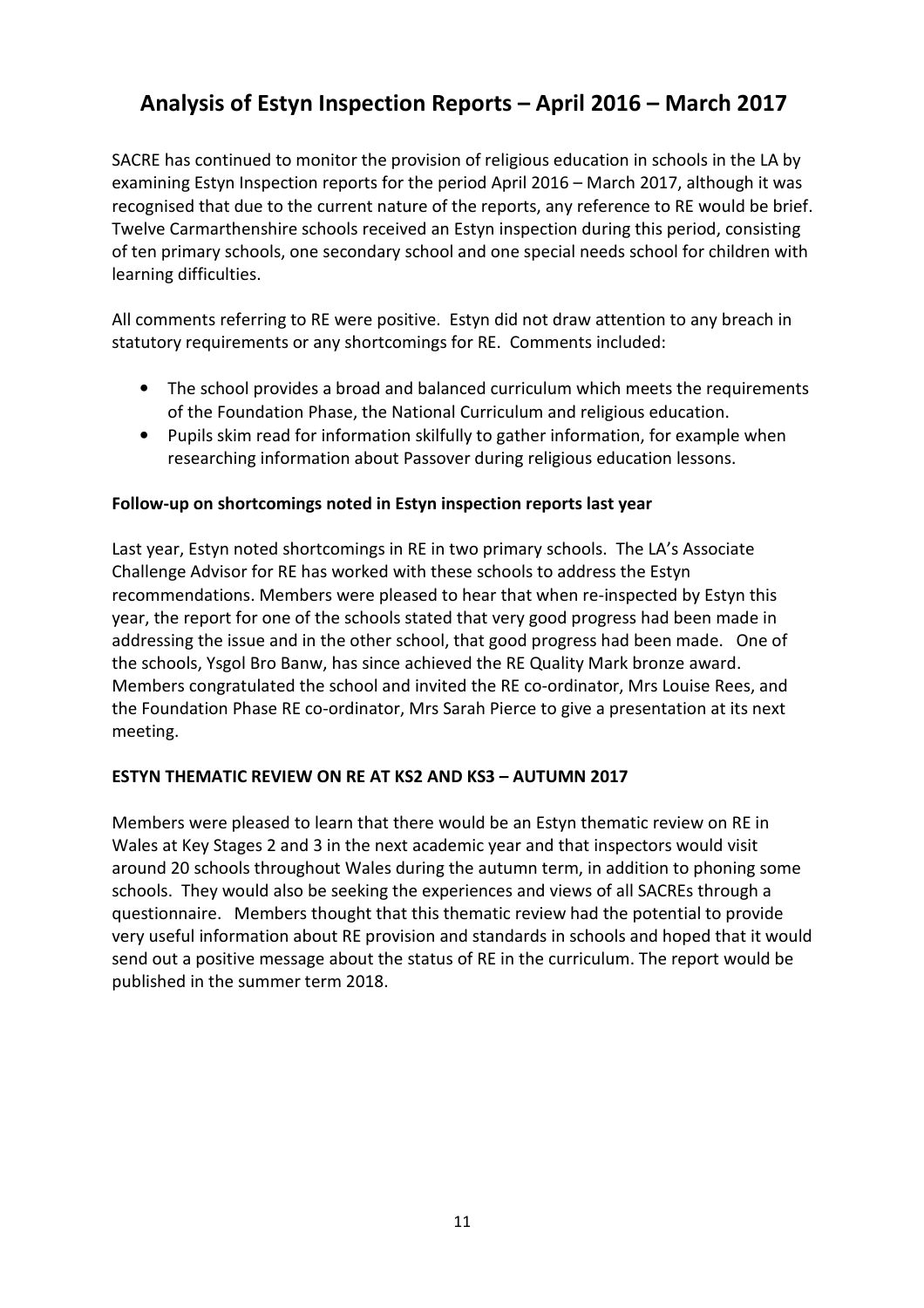## **Teacher training for Religious Education**

## **Continuing Profession Development training courses 2016-17**

Funding for Continuing Professional Development for teachers comes from the Welsh Government's Education Improvement Grant. Central training courses for RE for both primary and secondary teachers took place during the academic year, provided by the LA's Associate Challenge Adviser for RE, Mrs Mary Parry.

## **Primary schools**

A central training course, 'Providing Effective Religious Education at KS2' was held for Carmarthenshire teachers in September 2016. The aims of the course were:

- To consider planning for effective RE to incorporate the statutory requirements of the Carmarthenshire Agreed Syllabus, and whole school aspects such as the Literacy and Numeracy Framework and the four purposes of the revised curriculum (Donaldson).
- To explore practical learning and teaching strategies and resources in RE in order to engage learners, develop their skills and raise standards.
- To discuss and share good practice.

For the last session of the day, course participants visited the newly-opened mosque in Carmarthen to see the building and to speak to some of the leaders there on various aspects of Islam. This also gave them the opportunity to arrange a visit for their pupils, and subsequently, a number of the schools have taken their pupils to the mosque.

## **Secondary schools**

The Heads of RE PLC has continued to meet twice this year, allowing teachers to receive training and share good practice. The main aspects addressed have been:

- The new curriculum for Wales and the place of RE within the Humanities Area of Learning and Experience
- The revised GCSE and 'A' Level Religious Studies specifications
- ERW support with GCSE resources through the Hwb website, including presentations by Tonia Antonazzi, ERW Leader of Learning for the non-core subjects and Alex Roe, one of the Lead Practitioners, on creating and sharing resources

#### **Advice and support**

The LA's Associate Challenge Advisor for RE has also provided advice and support for Religious Education through school visits and through answering questions relating to the subject by e-mail and phone. Such advice has included planning, methods of teaching and teaching resources.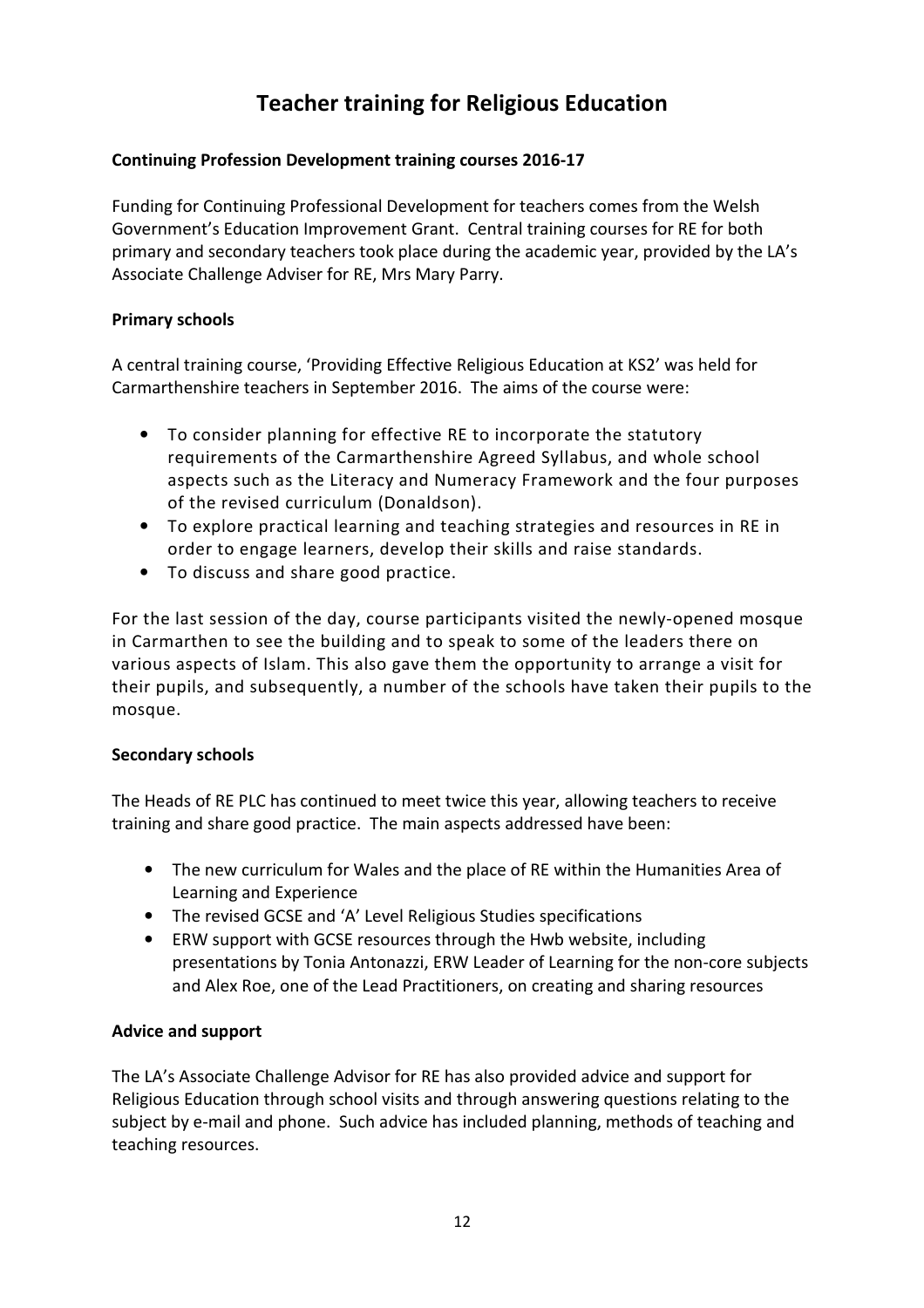## **Teaching resources**

## 1. **Primary schools**

Following the LA's RE training course for KS2 teachers last September, Mrs Mary Parry uploaded the resources distributed or referred to on the day to 'sharepoint' - the LA's intranet site. These can be accessed by all schools in the LA. She subsequently uploaded a range of Foundation Phase RE resources to this site as well.

### 2. **Secondary schools**

A wealth of English language materials has been uploaded this year on the ERW Hwb website for GCSE Religious Studies. ERW have given assurances that more Welsh language materials will be uploaded in the near future (see section below 'ERW Hwb network for GCSE Religious Studies').

#### 3. **Artefacts**

The LA's religious artefact loan system is still operational and primary school teachers are able to borrow a range of artefacts related to their schemes of work. They are stored in the Carmarthen museum in Abergwili. Bilingual background information to these artefacts is provided for pupils and teachers on the LA's Religious Education internet site: http://credo.ysgolccc.org.uk This website also contains information on other aspects relating to RE in Wales.

#### **ERW Hwb network for GCSE Religious Studies**

In the autumn term meeting, members were informed that the South, West and Mid Wales regional education consortium, ERW, had set up online networks for GCSE non-core subjects on the Welsh Government education website, Hwb. The aim was for teachers to create and share resources online for the new GCSEs and to network with each other. This was being co-ordinated by Ms Tonia Antoniazzi, the ERW Leader of Learning for the non-core subjects at GCSE. Three Heads of RE from schools in the ERW region had been appointed to lead on the Religious Studies section, namely, Ms Alex Roe, Ysgol Coedcae, Llanelli who was lead for Carmarthenshire and Pembrokeshire schools, Ms Alison Lewis, Ysgol Cefn Hengoed, Swansea and Ms Ailee Sotero, Dyffryn School, Port Talbot. Ms Antoniazzi attended the autumn term SACRE meeting where she gave a presentation on this project to members and discussed issues which arose with them. Members welcomed the project as they felt that it had the potential to be of great benefit to Carmarthenshire RE departments and pupils.

Members received an update on the project from Mrs Parry at the end of the year. They were informed that a wealth of RS GCSE English medium material had been uploaded onto the ERW Hwb website, mainly by the three lead practitioners, including Ms Alex Roe of Ysgol Coedcae, Llanelli, and members thanked them for their hard work and dedication. However, there was a problem with Welsh medium resources. Although assurances had been given that materials would be translated, this had not been the case and very little Welsh language material was available on the site when the teaching of the new syllabus began after the May bank holiday. Members felt that given the lack of published Welsh medium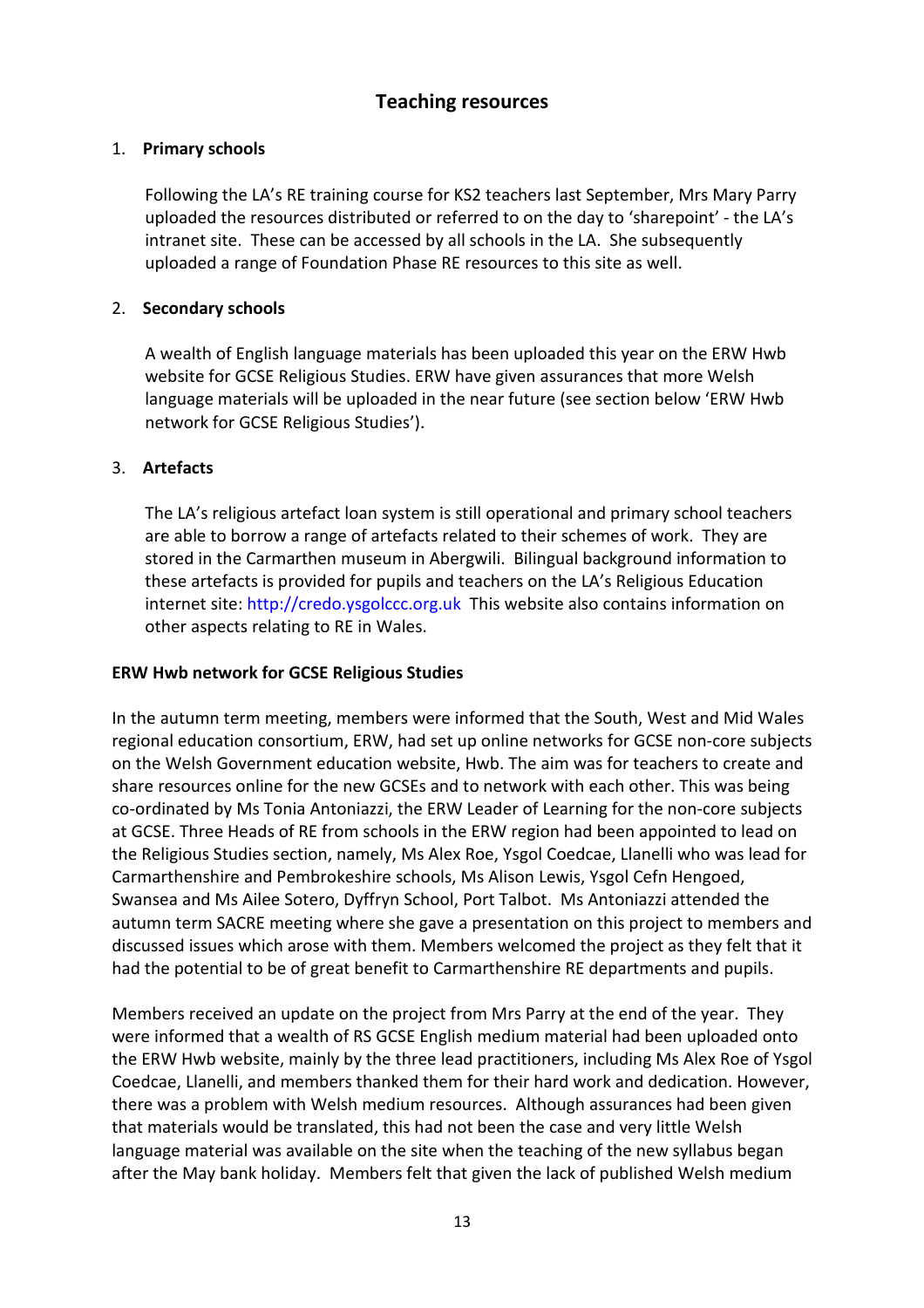resources for RS, this should have been a priority, and that ERW should have appointed at least one Welsh speaking teacher who taught through the medium of Welsh as a lead practitioner. Mrs Parry informed members that she had contacted GwE, the North Wales region, for help and Ms Mefys Jones, the GCSE lead practitioner for Gwynedd and Anglesey had very kindly offered to share the Welsh medium resources that they had created. Carmarthenshire teachers were very grateful for this. Members resolved that Mrs Parry should contact ERW to ask them to appoint a Welsh medium teacher as a lead practitioner as a matter of urgency.

Members were also informed that Ms Tonia Antoniazzi had been elected as Member of Parliament for the Gower constituency in the General Election in June and that Mr Julian Nicholds had been appointed to succeed her in the role. Members congratulated Ms Antoniazzi and resolved to invite Mr Nicholds to attend the autumn term 2017 SACRE meeting to give an update on the project and to address the concerns regarding Welsh language materials.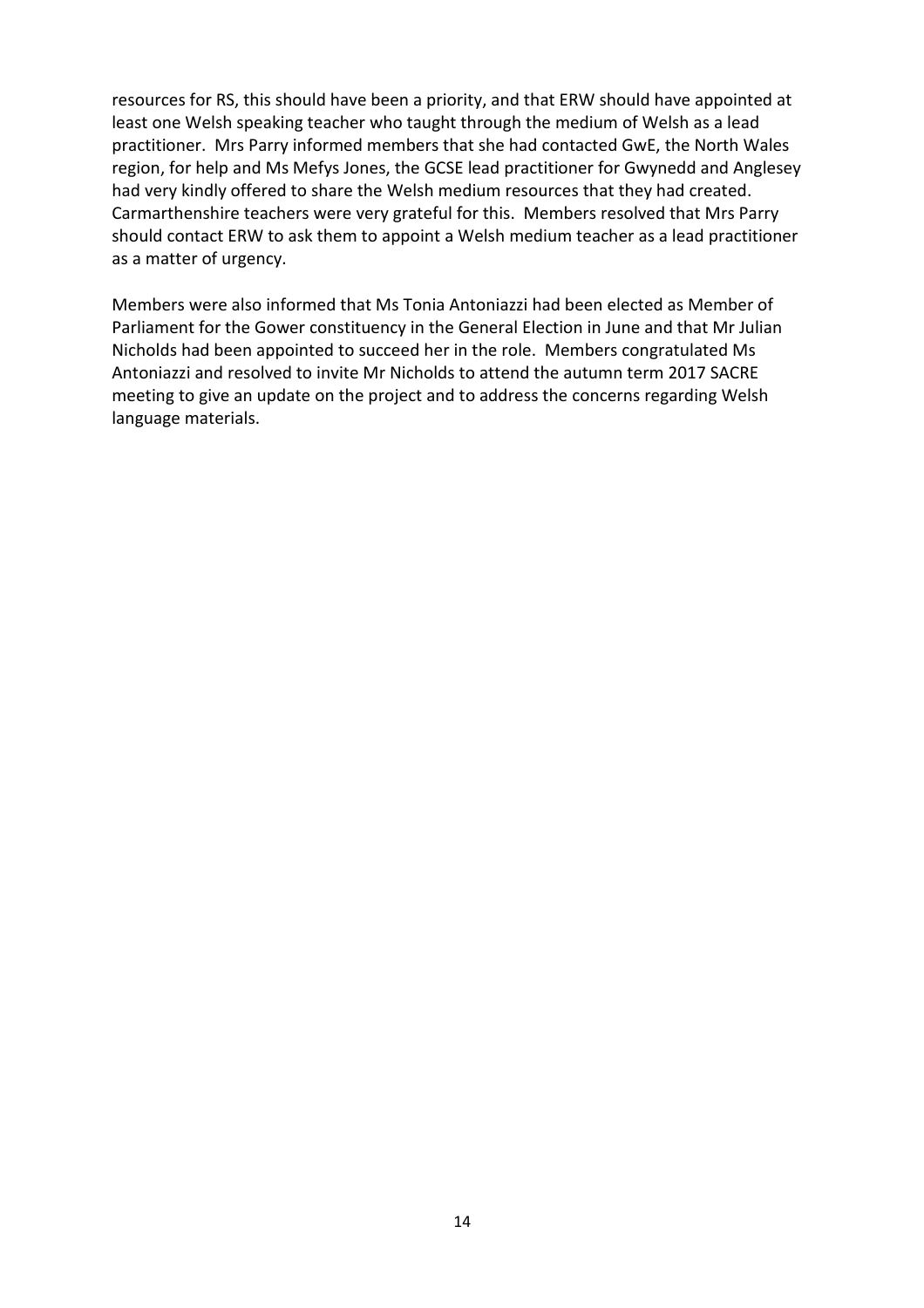## **Collective Worship**

One of SACRE's roles is to work with its LA to monitor and advise on the provision for collective worship in schools and to make recommendations regarding determinations.

## **Advice on Collective Worship**

Advice and support is given by the LA's Associate Challenge Adviser for RE and other members of the LA's advisory team during school visits and in answer to questions and issues raised by headteachers and teachers. There is also a section on collective worship on the county's website, Amdro, which provides useful documentation and gives links to bilingual resources.

## **Monitoring Collective Worship – Estyn Inspection Reports 2016-17**

SACRE has continued to monitor Estyn inspection reports for judgements on Collective Worship in schools in the LA. Twelve inspection reports on Carmarthenshire schools were considered for the period April 2016 – March 2017, which consisted of ten primary schools, one secondary school and one special needs school for children with learning difficulties. Most of the reports referred to the positive contribution of collective worship on pupils' spiritual and moral development. Such comments included:

- The school's arrangements for collective worship are good and contribute successfully to pupils' moral and spiritual development. In their morning assemblies, pupils are given an opportunity to reflect and respond to spiritual and moral issues. Regular visits by a group that promotes information about the Bible (Agor y Llyfr) contribute positively to pupils' spiritual development.
- Staff provide regular opportunities for pupils to develop their awareness of spiritual, moral, social and cultural aspects successfully through regular collective worship services and curricular activities.
- Well-planned assemblies reinforce the school's values successfully. They provide valuable opportunities for pupils to reflect appropriately on the world around them.
- The school promotes pupils' social, moral, spiritual and cultural development effectively. Collective worship sessions reinforce values suitably and promote spiritual development through beneficial opportunities to reflect.
- Pupils take pride in performing in front of other pupils in school assemblies.

Estyn did not note any shortcomings or breaches in the statutory requirements for collective worship.

#### **Determinations**

No determination requesting disapplication of the statutory requirements for collective worship was received.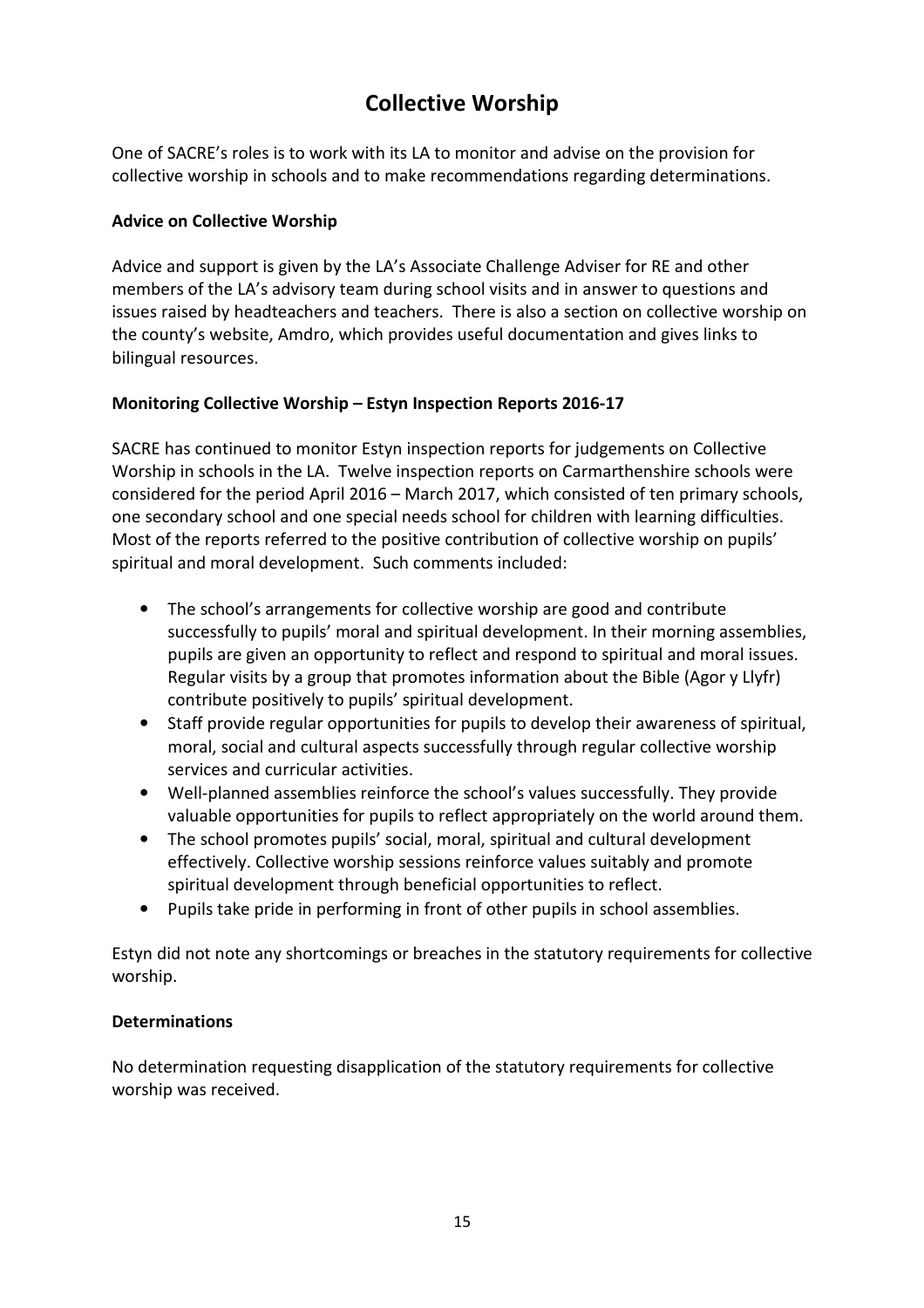## **Other issues**

## **Membership of the Wales Association of SACREs (WASACRE)**

Carmarthenshire SACRE has continued to affiliate to WASACRE and the LA's Associate Challenge Adviser for RE, Mrs Mary Parry, has continued to be a member of the executive committee. Carmarthenshire representatives have been actively involved in WASACRE meetings, and matters arising in these meetings have been discussed in SACRE meetings. SACRE has also referred a number of issues to WASACRE for consideration.

Termly meetings of WASACRE are held in each of the 22 LAs in Wales on a rota basis and by invitation of the LAs. Carmarthenshire were pleased to host the autumn term 2016 meeting in the Council Chamber in County Hall, Carmarthen. Councillor Emlyn Dole, the Leader of the Council and a former member of SACRE, gave an introductory speech, welcoming WASACRE members to Carmarthenshire. The choir of Ysgol Gynradd Llangennech, winners of 'Songs of Praise Junior School Choir of the Year' in 2015, sang at the beginning, setting the ambience for the meeting. The meeting itself was very worthwhile, and amongst the agenda items, Dr Llinos Jones, Headteacher of Ysgol Gyfun Bro Myrddin, gave a presentation on the excellent provision of Collective Worship at her school, as noted in the recent Estyn inspection report. Seven members of Carmarthenshire SACRE attended, and Councillors Gwyneth Thomas and Jean Lewis helped to facilitate the smooth running of the meeting.

## **Carmarthenshire Holocaust Memorial Day Sixth Form Conference – 27th January 2017**

SACRE has been endorsing the 'Lessons from Auschwitz' project for many years and have received several presentation from students and a headteacher who have taken part in it. Members were very pleased to hear that Carmarthenshire intended to provide a sixth form conference to mark Holocaust Memorial Day on  $27<sup>th</sup>$  January 2017, and they were keen to endorse it. The conference was organised by three members of the LA's school improvement team, Mary Parry, Geraint Bevan and Polly Seton.

The Sixth Form conference was held in the Council Chamber in County Hall and attended by approximately 8 student delegates from each Carmarthenshire secondary school with a sixth form. A musical prelude was provided by Carmarthenshire Music Service. The event was opened by the Chairman of the County Council, Cllr Eryl Morgan who reflected on the 2017 Holocaust Memorial Day theme, 'How can life go on?' Mr Steve Perkins, Headteacher of Ysgol Dyffryn Aman shared his experiences of the 'Lessons from Auschwitz' programme and talked movingly about his visit to the death camps and the impact the visit had had on him. At 10 o'clock the delegates joined a live webcast with 50,000 other students across the UK to hear the testimony of a Holocaust survivor. Following this, Nia Price, a former pupil of Ysgol Tre-gib, shared her experiences as a Holocaust Memorial Trust Youth Ambassador. Workshops for the students addressing 'Media Portrayals' and 'Dilemmas, Choices and Responses' were provided by the Holocaust Trust and the Education Development Trust.

Members were pleased to hear that the conference had proved to be a very worthwhile experience for the students and that as a result it would be held again next year. SACRE county council members have been able to assist with facilities at County Hall to ensure the